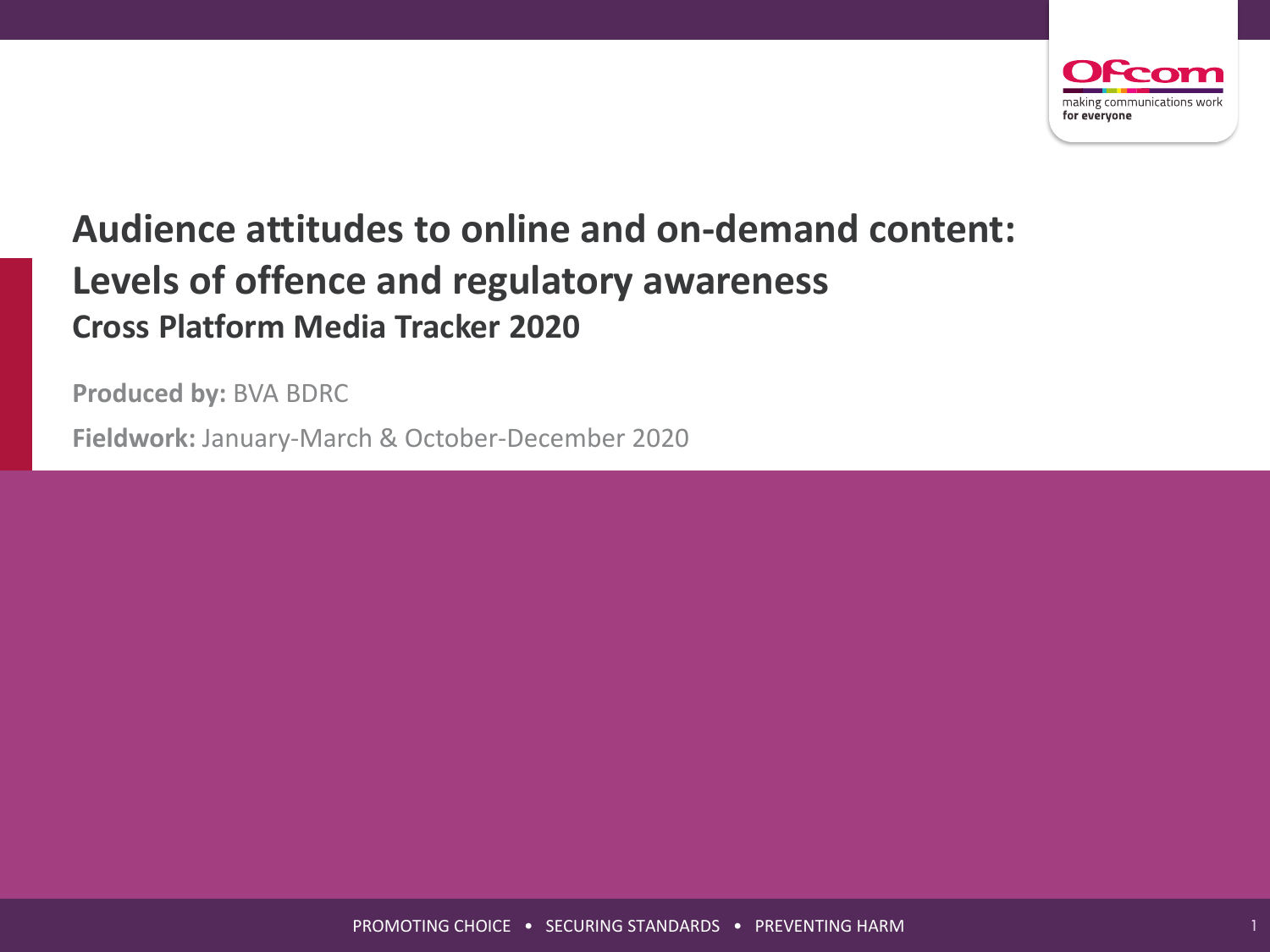# **Summary of key findings**



**Concern regarding online TV or video content is highest among younger adults and teens with around with around one in five claiming to have seen something concerning in the last year.**

- Around one in seven (14%) adults claim to have seen TV or video content online or on-demand that has caused them some concern in the last year. This compares to 18% of adults who have seen something offensive on broadcast television.
- Levels of concern regarding online TV or video content are higher among younger adults (measuring 20% among 16-34 year olds compared to 8% among 55-64 year olds).
- Levels of concern are higher among **teens**, with over one in five (22%) claiming to have seen concerning on-line or on-demand TV or video in the last year.
- Higher levels of concern among teens and younger adults regarding on-line or on-demand TV or video content is different to the trend seen with broadcast content, where older adults are more likely to say they are offended by television content than younger adults.
- There are a wide range of issues that cause concern regarding on-line or on-demand TV or video content among **adults** and **teens** with bad language gaining the top mention and bullying coming second.
- The majority of adults and teens say they take action when they see something concerning. Adults are most likely to stop viewing whilst teens are most likely to tell their parents or stop viewing.

#### **Whilst regulatory awareness is high for broadcast content, there is more uncertainty regarding on-demand and online services**

- Around two in five **adults** think that all type of on-line/on-demand content *should* be regulated. However around half (49%) hold no strong opinion.
- More **teens** than adults feel that online/on-demand contents *should* be regulated (48% vs 41% adults), but as seen with adults, a significant proportion hold no strong opinion (43%).
- Just under four in five **adults** think broadcast TV and catch up services are regulated.
- Similar perceptions around which services are regulated exist among teens and adults with around four in five **teens** assuming broadcast TV services are regulated. As seen with adults, perceptions of regulation falls the further you move away from broadcast towards video content on websites, such as YouTube.
- Ofcom achieves the most mentions among adults when respondents are asked who they think is responsible for regulating online and on demand content – although a third of adults say they don't know, or do not offer a guess. In contrast, the majority of **teens** believe that the broadcasters/content providers are responsible for regulating online and on demand content.
- The majority of **adults** and **teens** think the amount of regulation is 'about right' across the various platforms and services tested, but this is lower for video content on websites, such as YouTube, compared to linear broadcasting or catch up services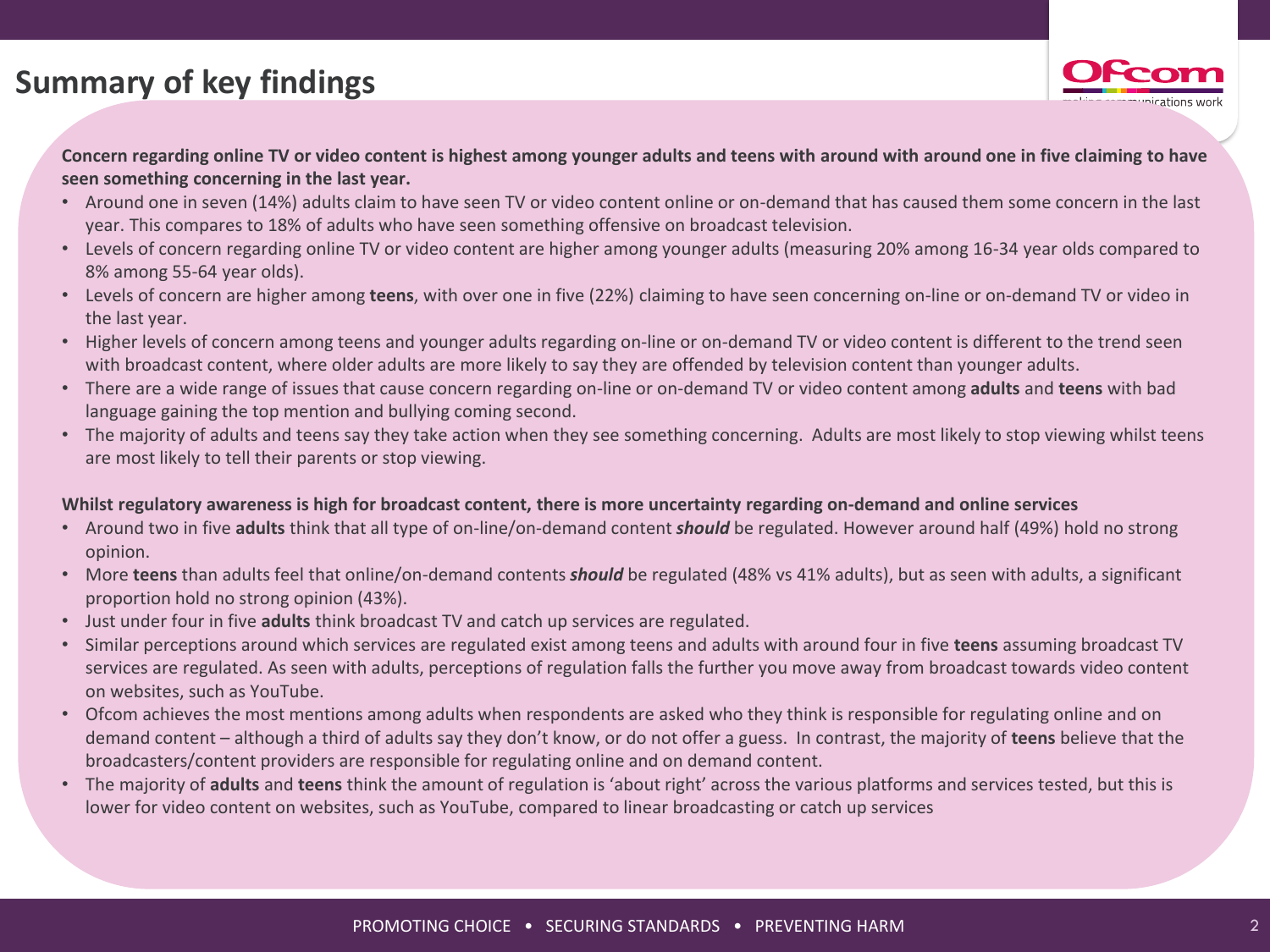## Around one in seven (14%) **adults** claim to have seen TV or video content online or on-demand that has caused them concern in the last year



ı

Overall % who watch on-demand/online who have been concerned by something: In 2020 and sub-groups



QL1 – Thinking about all the on-line or on-demand TV or video content you watch nowadays, has anything that you have seen caused you any concern? Base: All who have watched anything on-line or on-demand in the last 12 months (as indicated on chart) Source: Cross Platform Media Tracker 2020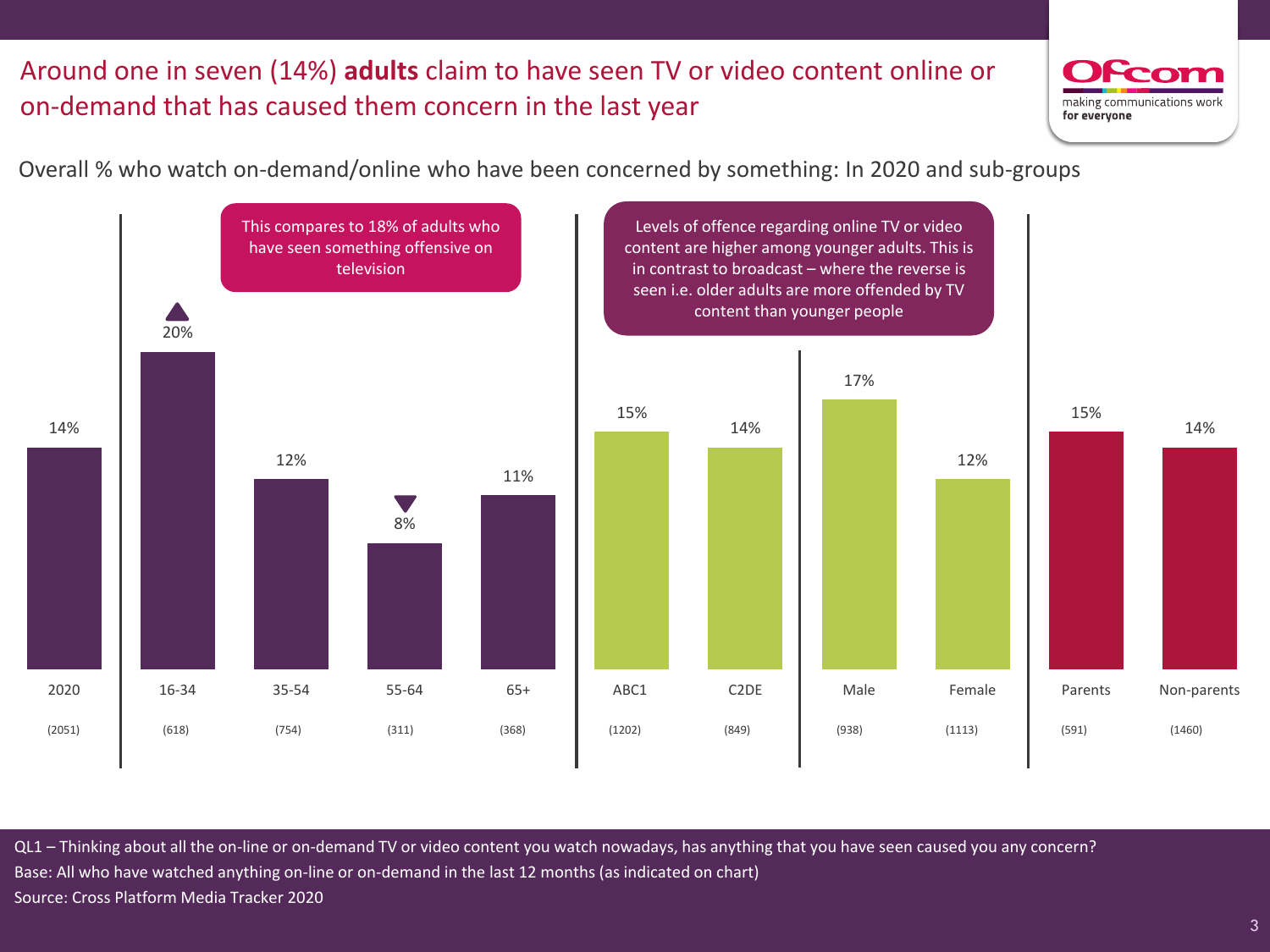Levels of concern are higher among **teens** with over a fifth (22%) claiming to have seen concerning on-line or on-demand TV or video in the last making communications worl for everyone

14% 22% 18% 21% 24% 25% 21% 23% 21% 23% Aduts | 2020 | 12 13 14 15 | ABC1 C2DE | Male Female (501) (125) (124) (129) (123) (313) (188) (256) (245)

% who watch **on-demand/online content** who have been concerned by something: 2020 sub-groups

 $\sqrt{\frac{QL1 - Thinking$  about all the on-line or on-demand TV or video content you watch nowadays, has anything that you have seen caused you any concern? Base: All who have watched anything on-line or on-demand in the last 12 months(as indicated on chart). Prompted, single code. Significance testing shows any difference between 2018 and 2020, between any age group and all 12-15 year olds in 2020, between socio-economic groups and by gender in 2020. Source: Cross Platform Media Tracker 2020

4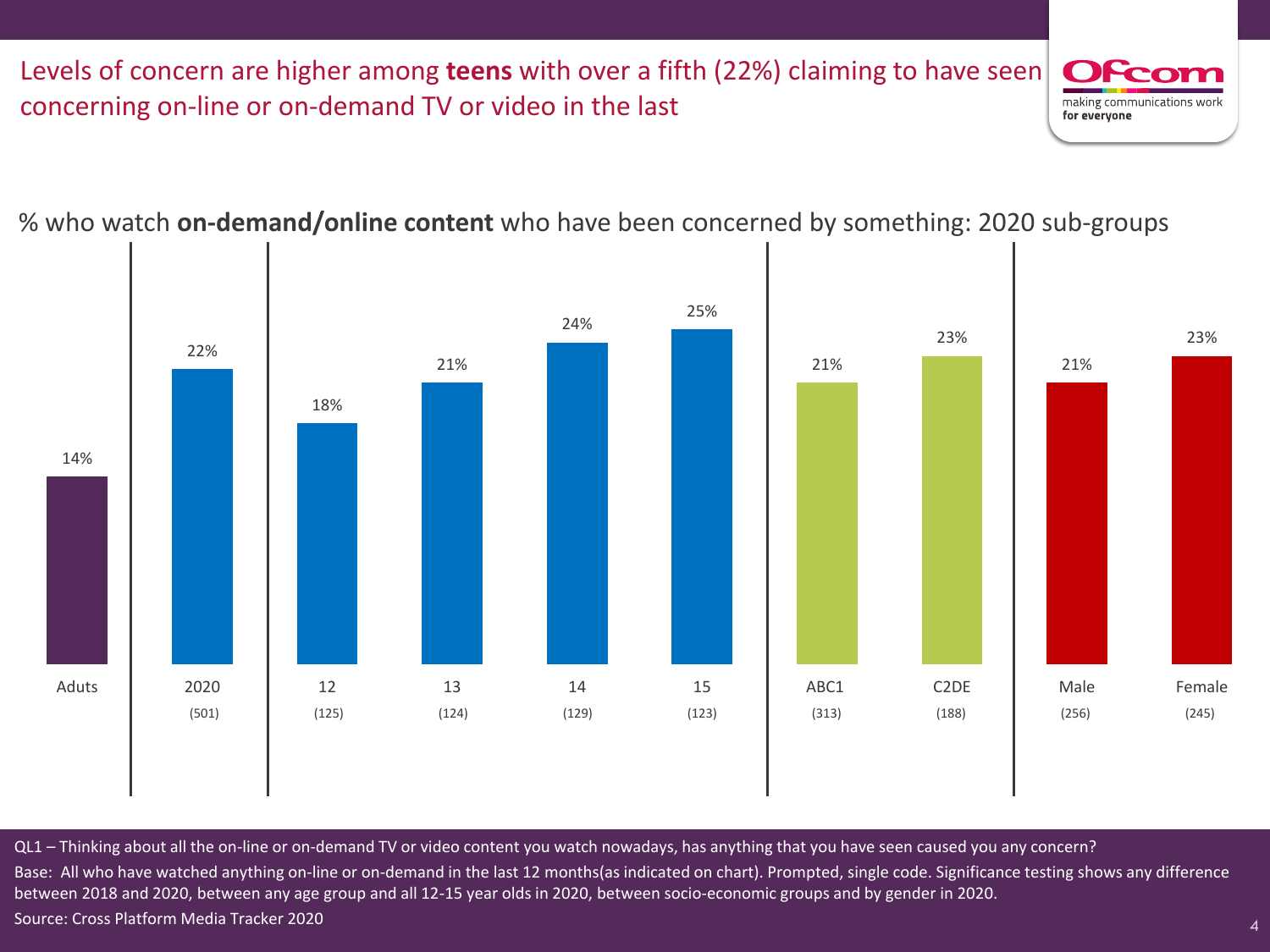# Concerns around **online content** focus on discriminatory treatment and harmful content, as well as a primary concern around offensive language

# making communications wor for everyone

5

### Type of material on-line/on-demand which caused concern: 2020



**Adults**

QL2 – What kind of things caused you concern on the on-line or on-demand TV or video content you saw?

Base: All who said they'd seen something of concern on any on-line or on-demand service (14% of adults who watch on-demand content in 2020, N=330). Prompted, multicode.

Source: Cross Platform Media Tracker 2020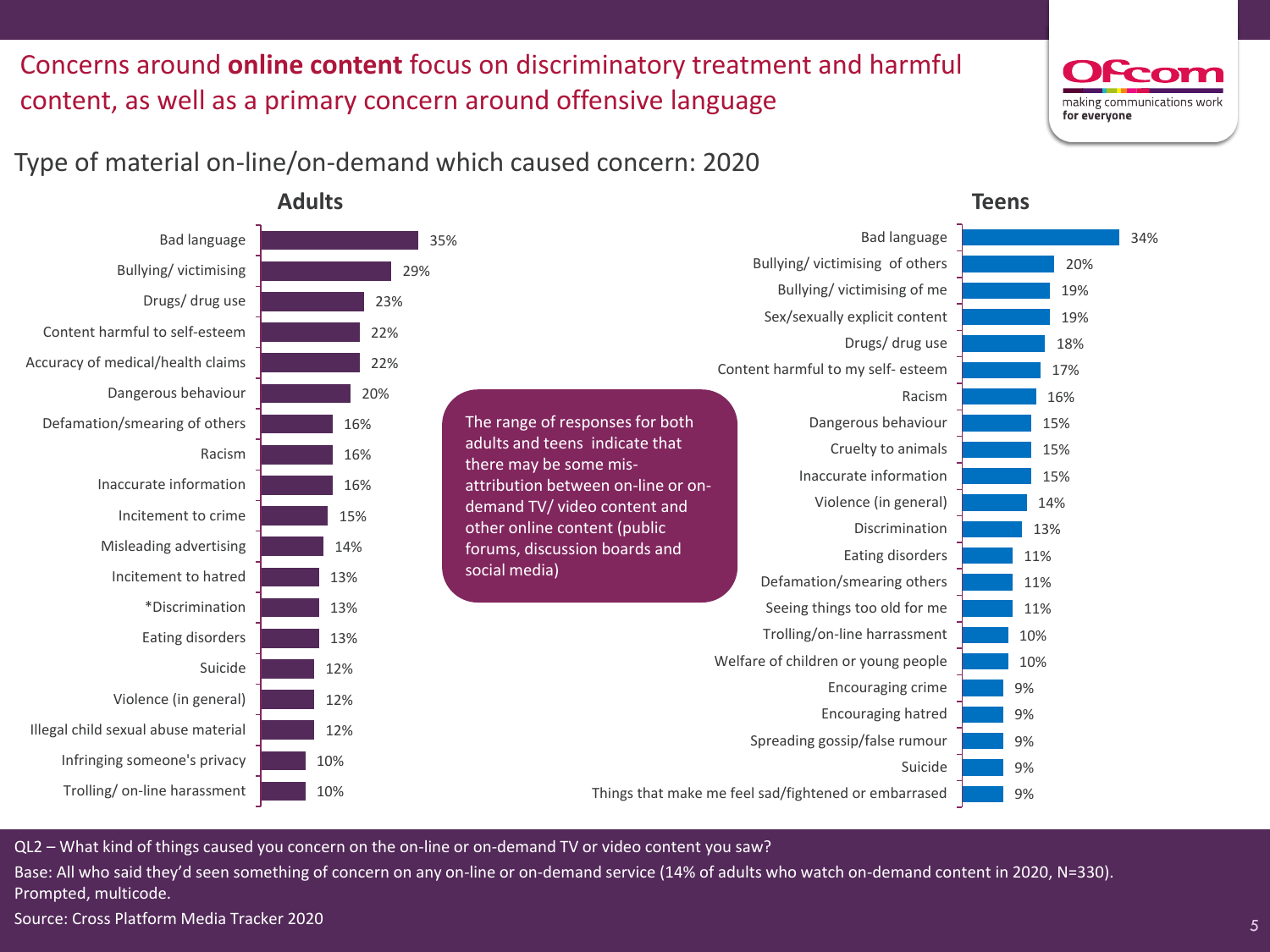Stopping viewing is the most common reaction among **adults** to seeing something that caused concern on-demand/online

Reaction following seeing something which caused concern on-demand/online: 2020



QL7 – And how have you generally reacted when you have seen something that caused you concern? In other words, what have you done? Base: All who said they'd seen something of concern on any on-line or on-demand service (14% of adults who watch on-demand content) (331) . Prompted, multicode. Significance testing shows any difference between parents and non-parents in 2020. Source: Cross Platform Media Tracker 2020

6

making communications wor

for everyone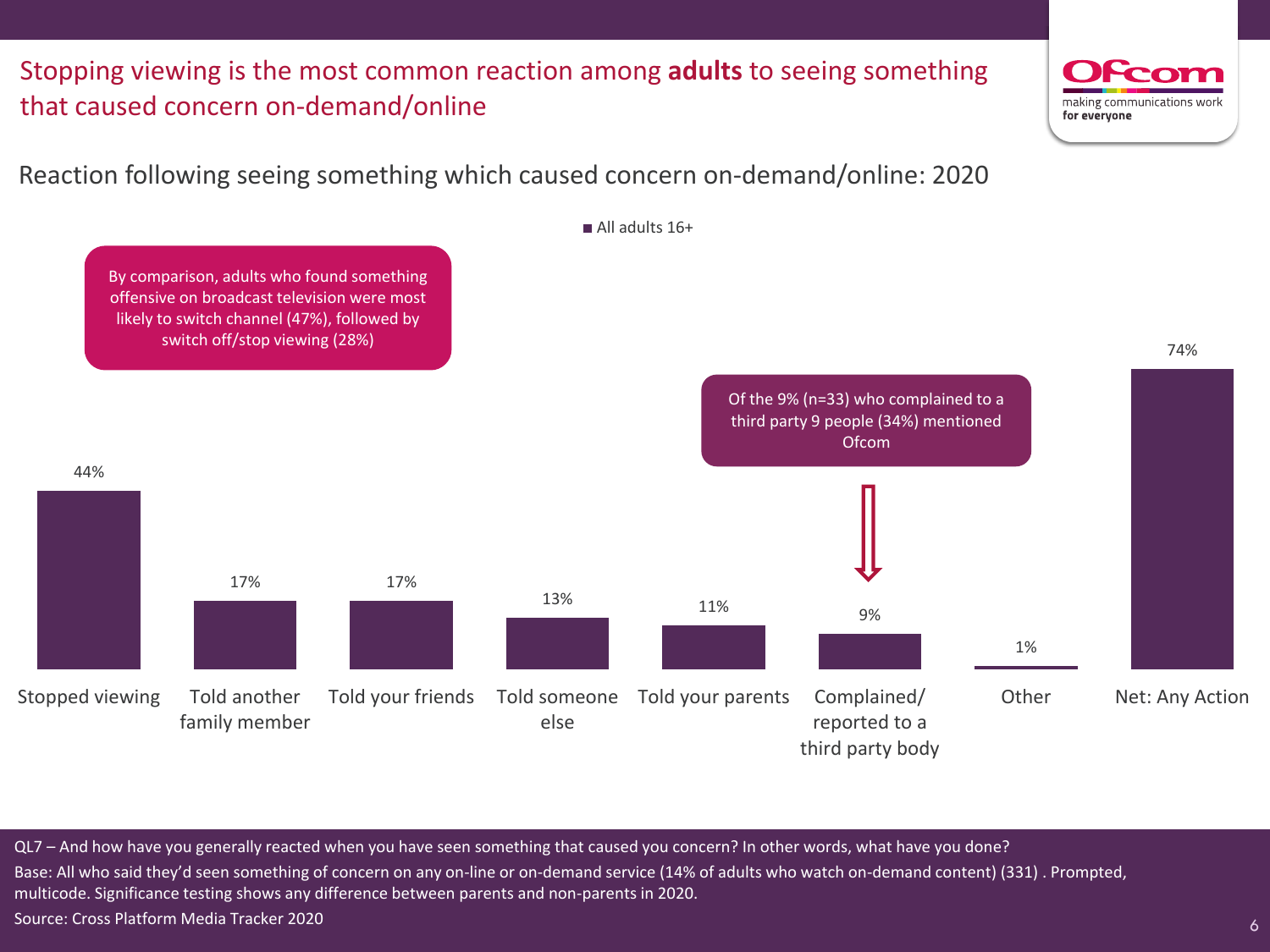QL7 – And how have you generally reacted when you have seen something that caused you concern? In other words, what have you done? multicode. \*LOW BASE SIZE <100



Source: Cross Platform Media Tracker 2020

# Reaction following seeing something which caused concern on-demand/online: 2020

43% 38% 19% 14% 11% 9% 8% 82% Told your parents Stopped viewing Told another family member Told your friends Told someone else Complain/ reported to a third party body Told a teacher Net: any action Of the 10 teens who complained to a third party 3 mentioned Ofcom

Telling parents is the most common reaction to seeing something that caused concern on-demand/online among **teens** – slightly higher than stopping viewing

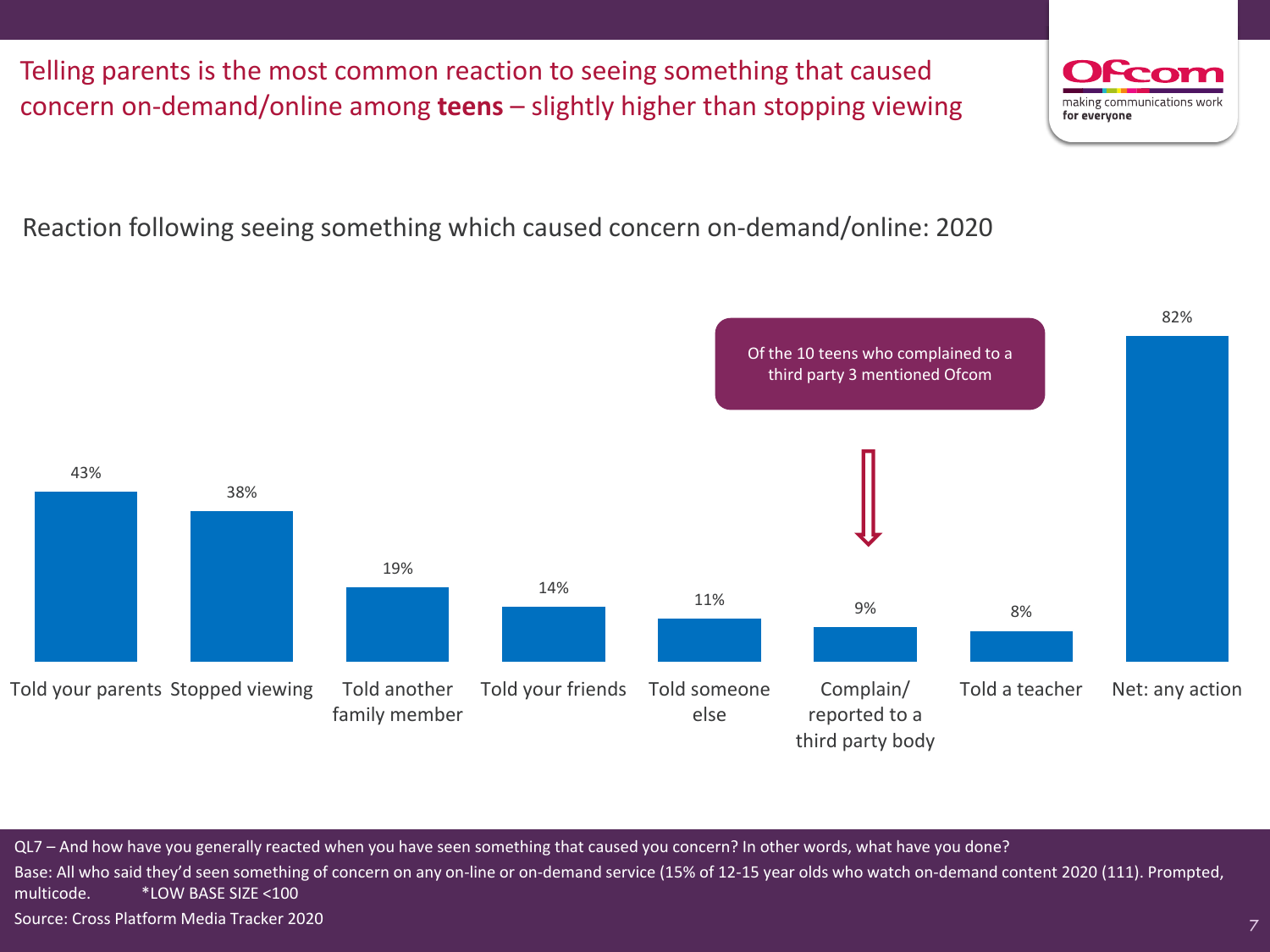# Around two in five **adults** think that all type of on-line/on-demand content *should* be regulated, however around half (49%) hold no strong opinion





QM1 – Thinking about all the types of online/ on-demand TV or video content you are aware of, please can you say how much regulation there should be on a scale of 1 to 5.

Base: All respondents as indicated in chart. Prompted, single code. Significance testing shows any difference between 2018 and 2020, between any age group and all adults in 2020, between socio-economic groups, by gender and between parents and non-parents in 2020. Dashed line shows where survey method changed. Source: Cross Platform Media Tracker 2020

1

making communications wor

for everyone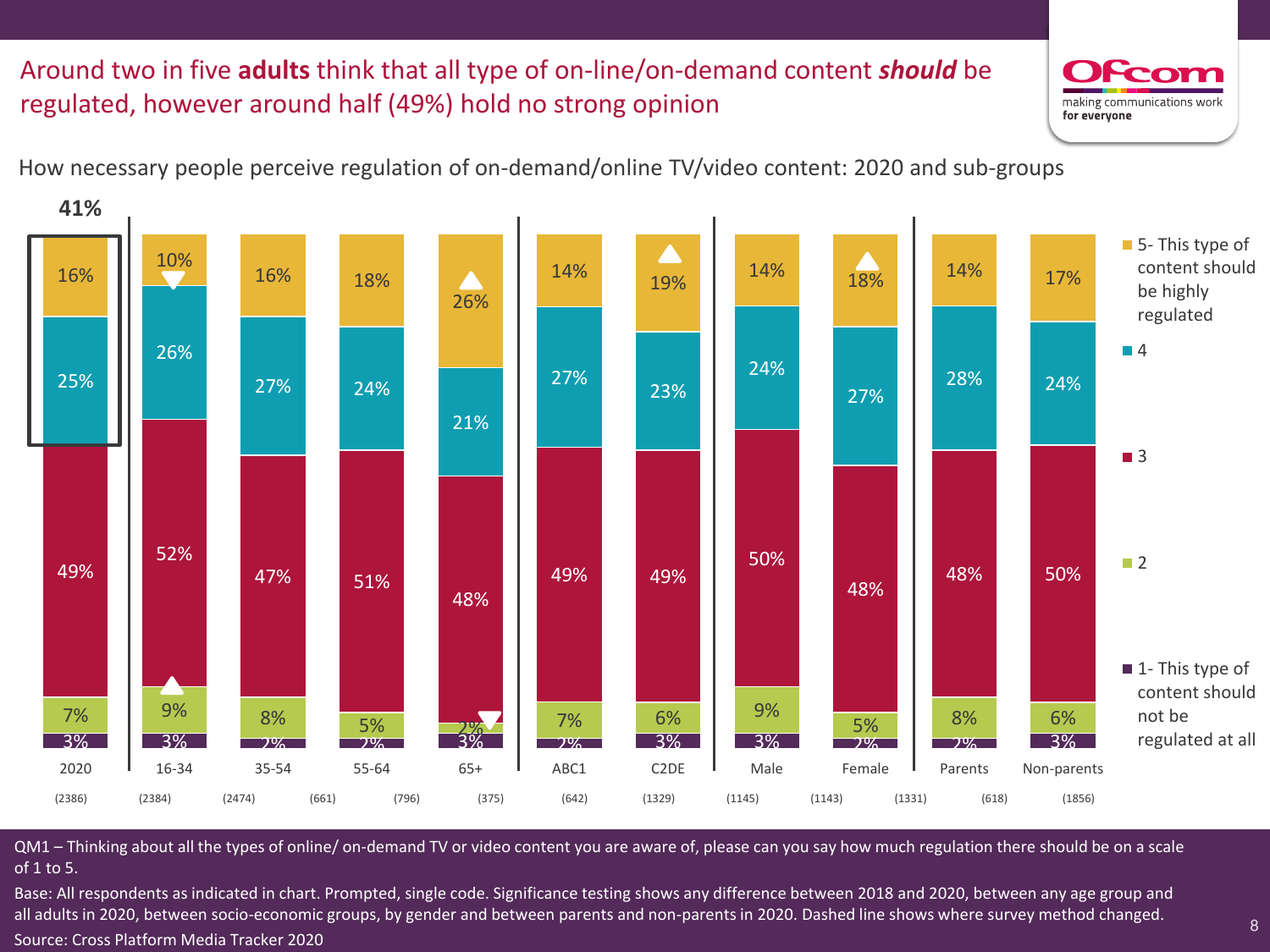More **teens** than adults feel that online/on-demand contents *should* be regulated (48% vs 41% adults), but as seen with adults, a significant proportion hold no strong opinion (43%)

How necessary people perceive regulation of on-demand/online TV/video content: 2020 and sub-groups



QM1 – Thinking about all the types of online/ on-demand TV or video content you are aware of, please can you say how much regulation there should be on a scale of 1 (this content should not be regulated at all) to 5 (this content should be highly regulated).

Base: All respondents as indicated in chart. Prompted, single code. Significance testing shows any difference between any age group and all 12-15 year olds in 2020, between socio-economic groups and by gender in 2020.

Source: Cross Platform Media Tracker 2020

making communications worl for everyone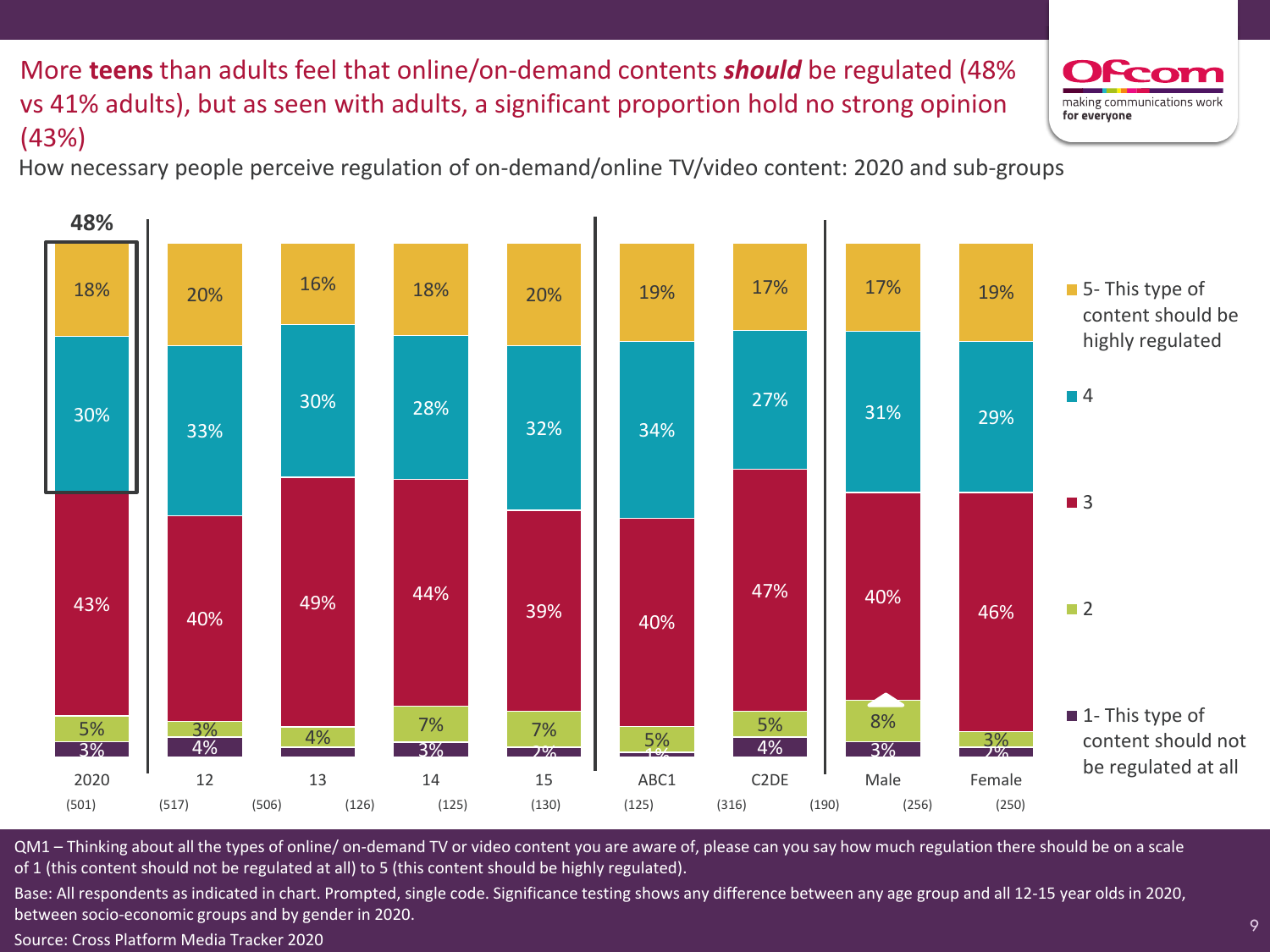Just under eight in ten **adults** think broadcast TV and catch up services are regulated Perceptions of regulation fall as you move away from broadcast towards video content on websites, such as YouTube

making communications wor for everyone

10

# Awareness of regulation of on-demand/online content: 2020



QM2 – As far as you know, are each of the following online services regulated? Base: All carrying out each viewing activity in the last 12 months (base on chart). Prompted, multicode. Source: Cross Platform Media Tracker 2020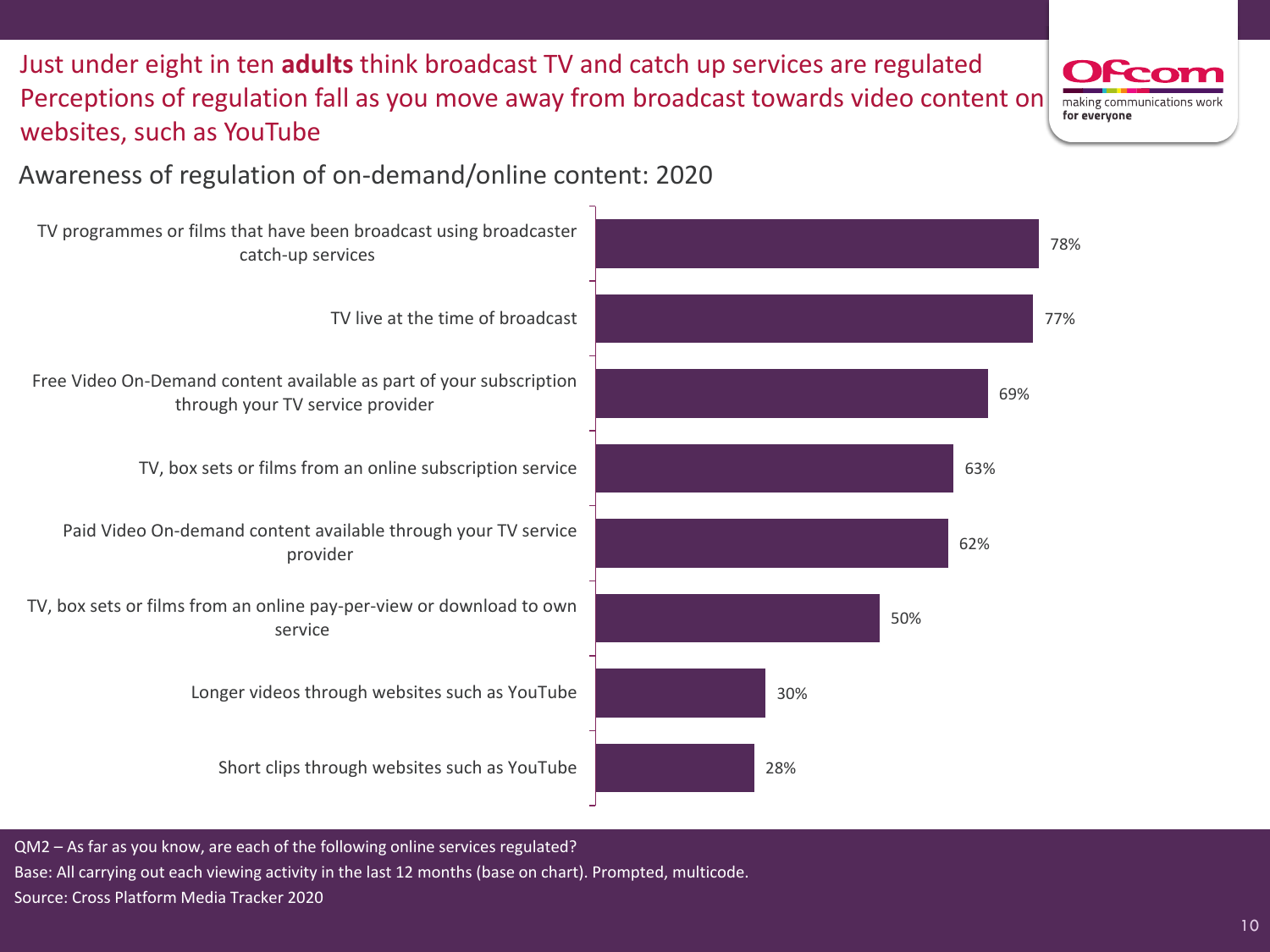Similar perceptions around which services are regulated exist among teens and adults with around eight in ten teens believing broadcast TV services are regulated As seen with adults, perceptions of regulation falls the further you move away from broadcast towards video content on websites, such as YouTube

Awareness of regulation of on-demand/online content: 2020



QM2 – As far as you know, are each of the following online services regulated?

Base: All carrying out each viewing activity in the last 12 months (base on chart). Prompted, multicode.

\*LOW BASE SIZE <100

Source: Cross Platform Media Tracker 2020

making communications wor for everyone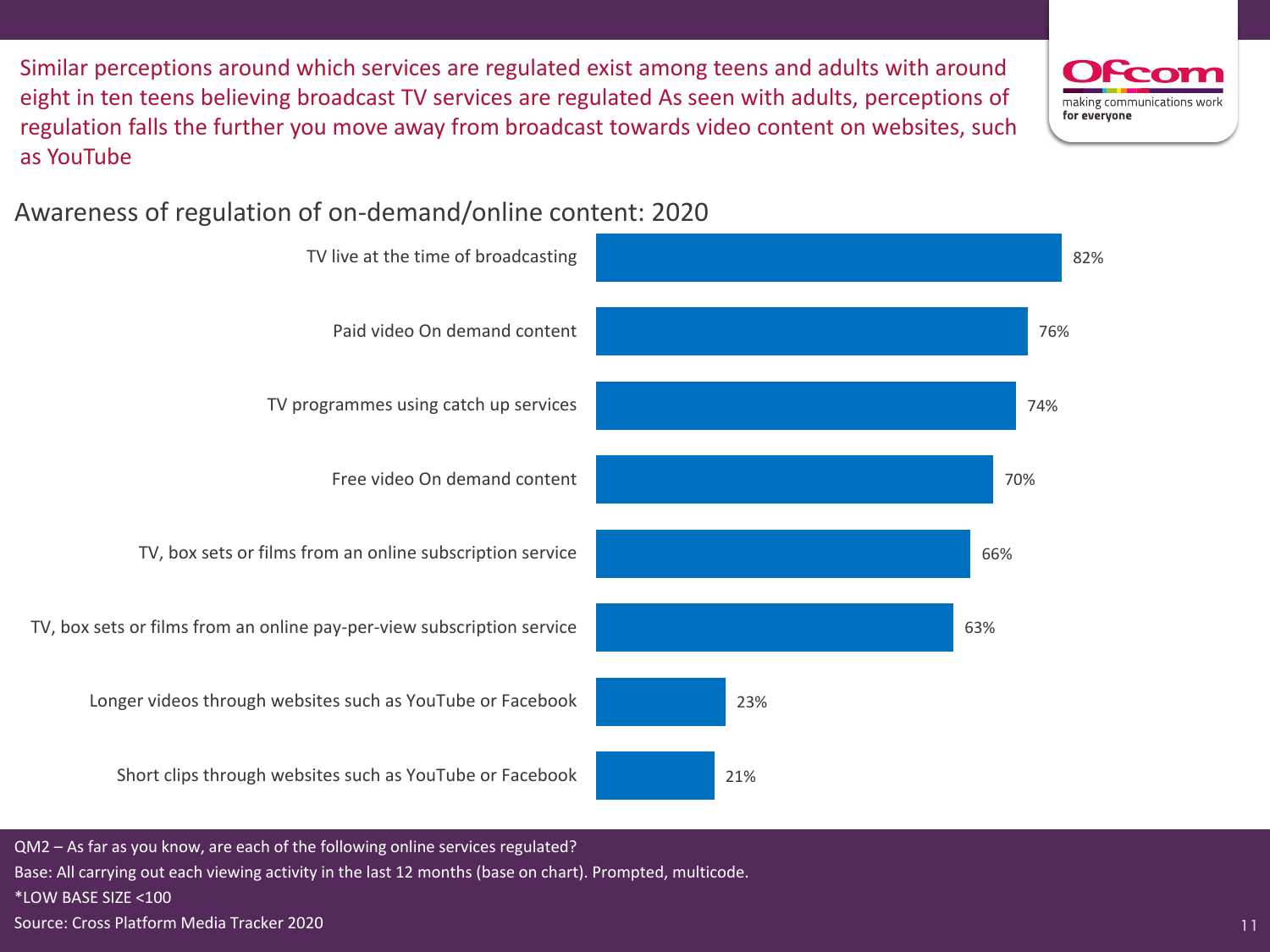Ofcom achieves the most mentions among **adults** when respondents are asked who they**Ofco** think is responsible for regulating online and on demand content making communications work for everyone

Awareness of who is responsible for regulating on-demand/online content: 2020



QM3 – Who do you think is responsible for regulating on-line and on-demand TV or video content we have been talking about? Unprompted. Base: All respondents (2474)

Source: Cross Platform Media Tracker 2020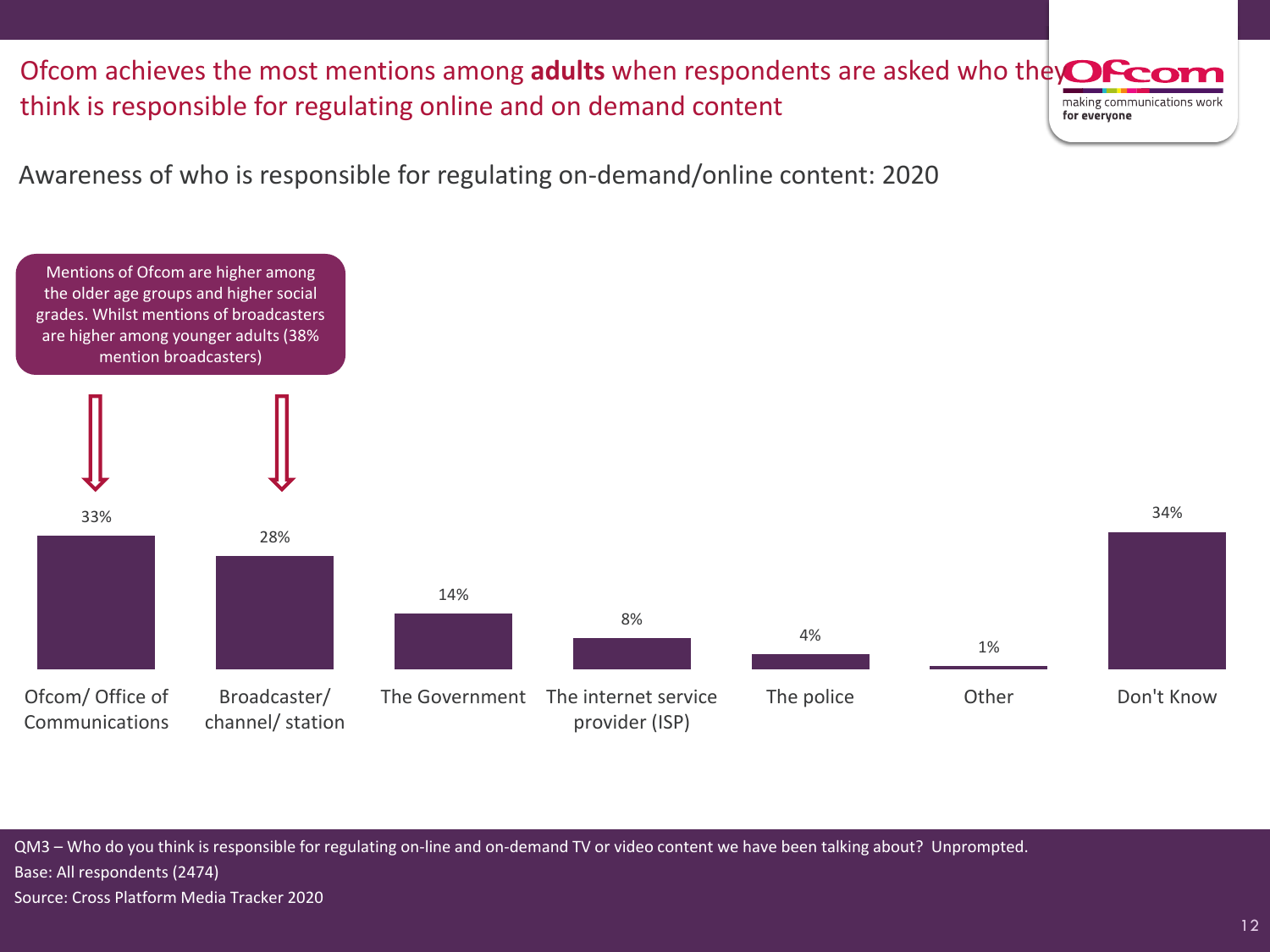The majority of **teens** believe that the broadcasters/content providers are responsible for regulating online and on demand content

Awareness of who is responsible for regulating on-demand/online content: 2020



QM3 – Who do you think is responsible for regulating on-line and on-demand TV or video content we have been talking about? Unprompted. Base: All respondents (506)

Source: Cross Platform Media Tracker 2020

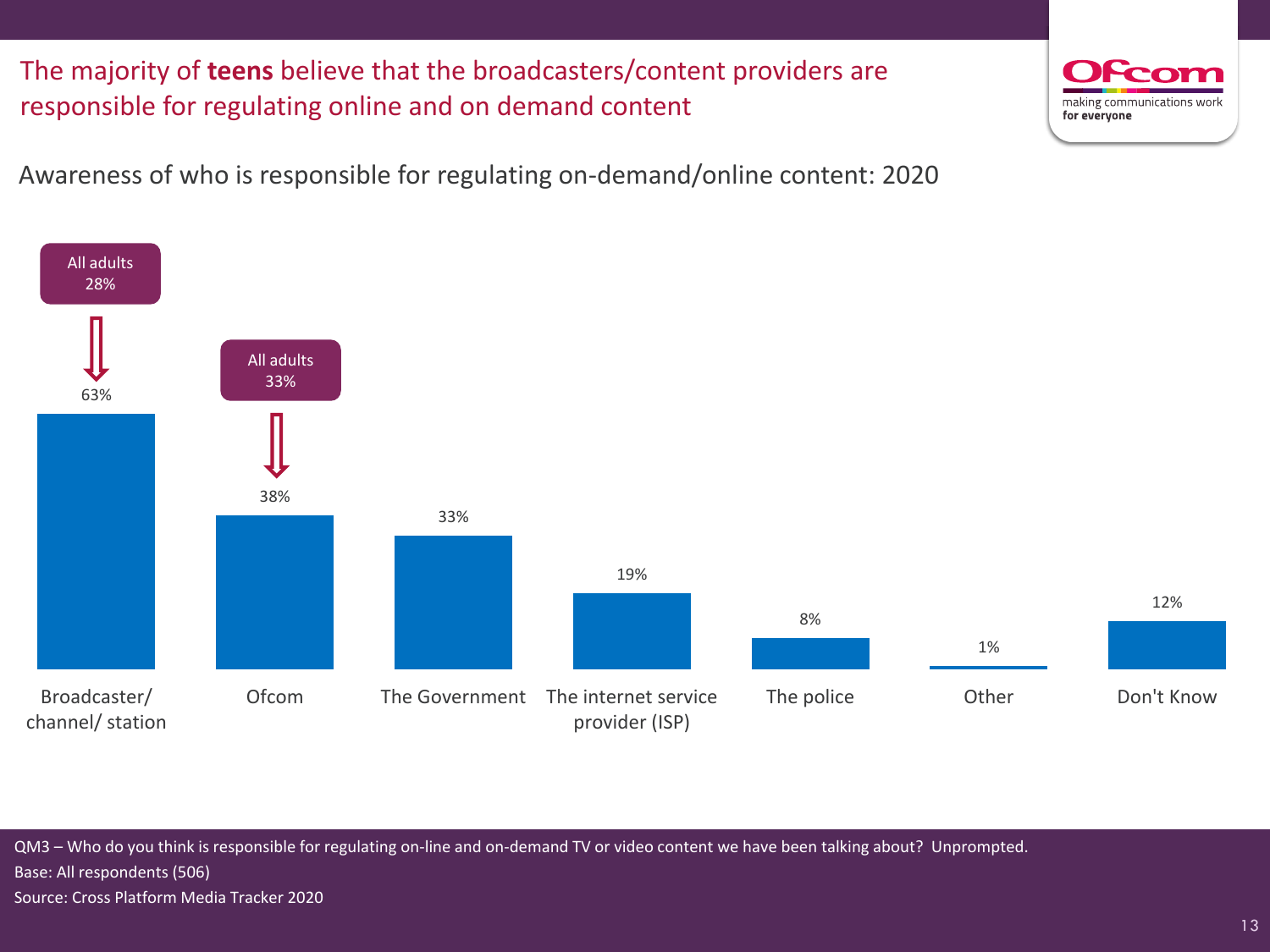The majority of **adults** think the amount of regulation is 'about right' across the various platforms and services, but this is lower for video content on websites, such as YouTube, compared to linear broadcasting or catch up services



14

Opinions on current level of on-demand/online regulation: 2020



QM4 – Do you think the amount of regulation for each of the following is too much, too little or about the right amount?

Base: All who believe each on-demand/online service is regulated as indicated in chart.

Source: Cross Platform Media Tracker 2020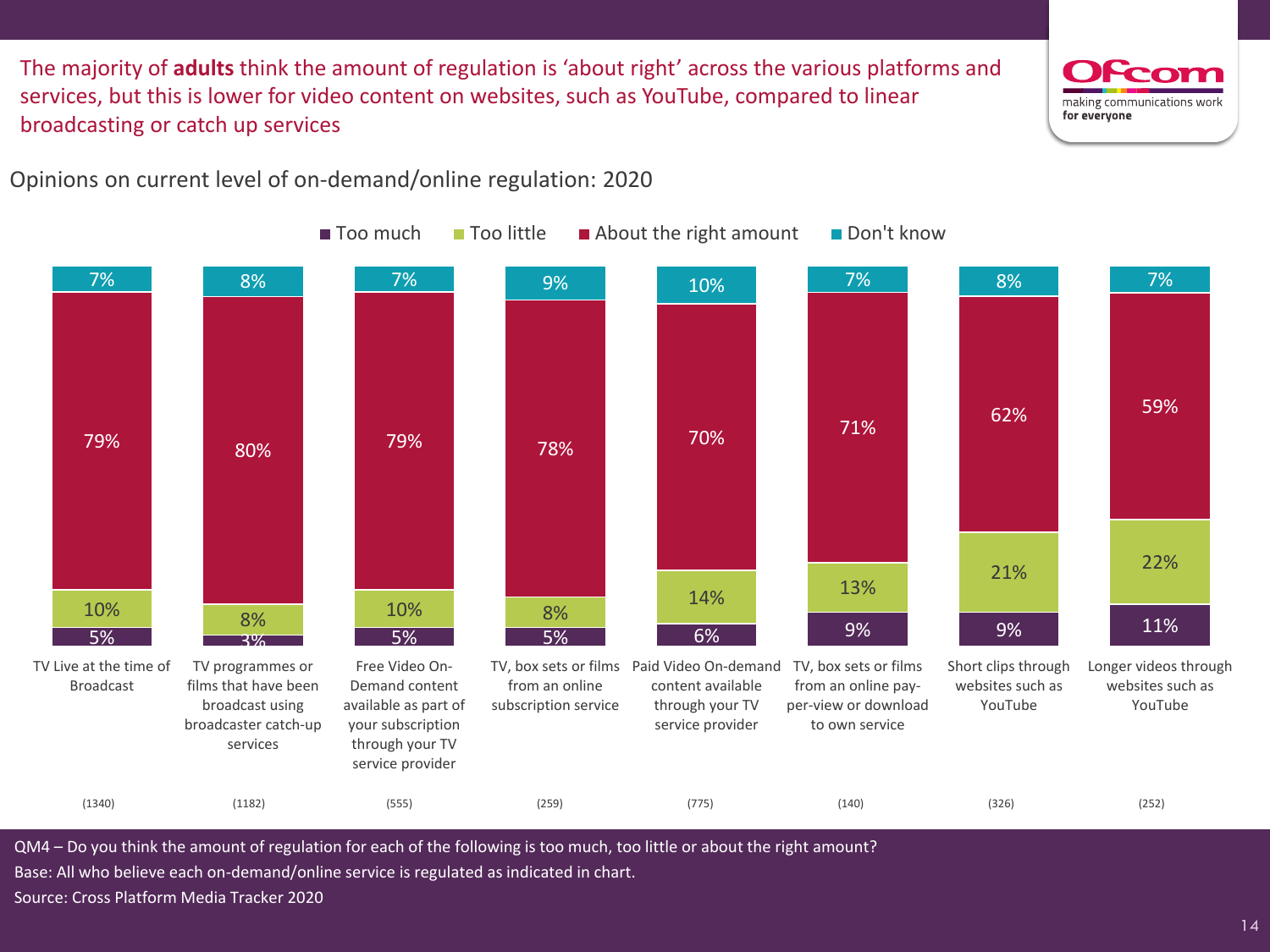As seen with adults, the majority of **teens** think the amount of regulation is 'about right' across the various platforms and services but this is lower for video content on websites, such as YouTube, compared to linear broadcasting or catch up services, where a quarter of teens think there is 'too little' regulation

Opinions on current level of on-demand/online regulation: 2020



QM4 – Do you think the amount of regulation for each of the following is too much, too little or about the right amount?- All online and on-demand TV or video services

Base: All respondents as indicated in chart. (\*LOW BASE SIZE <100 for some columns) Source: Cross Platform Media Tracker 2020

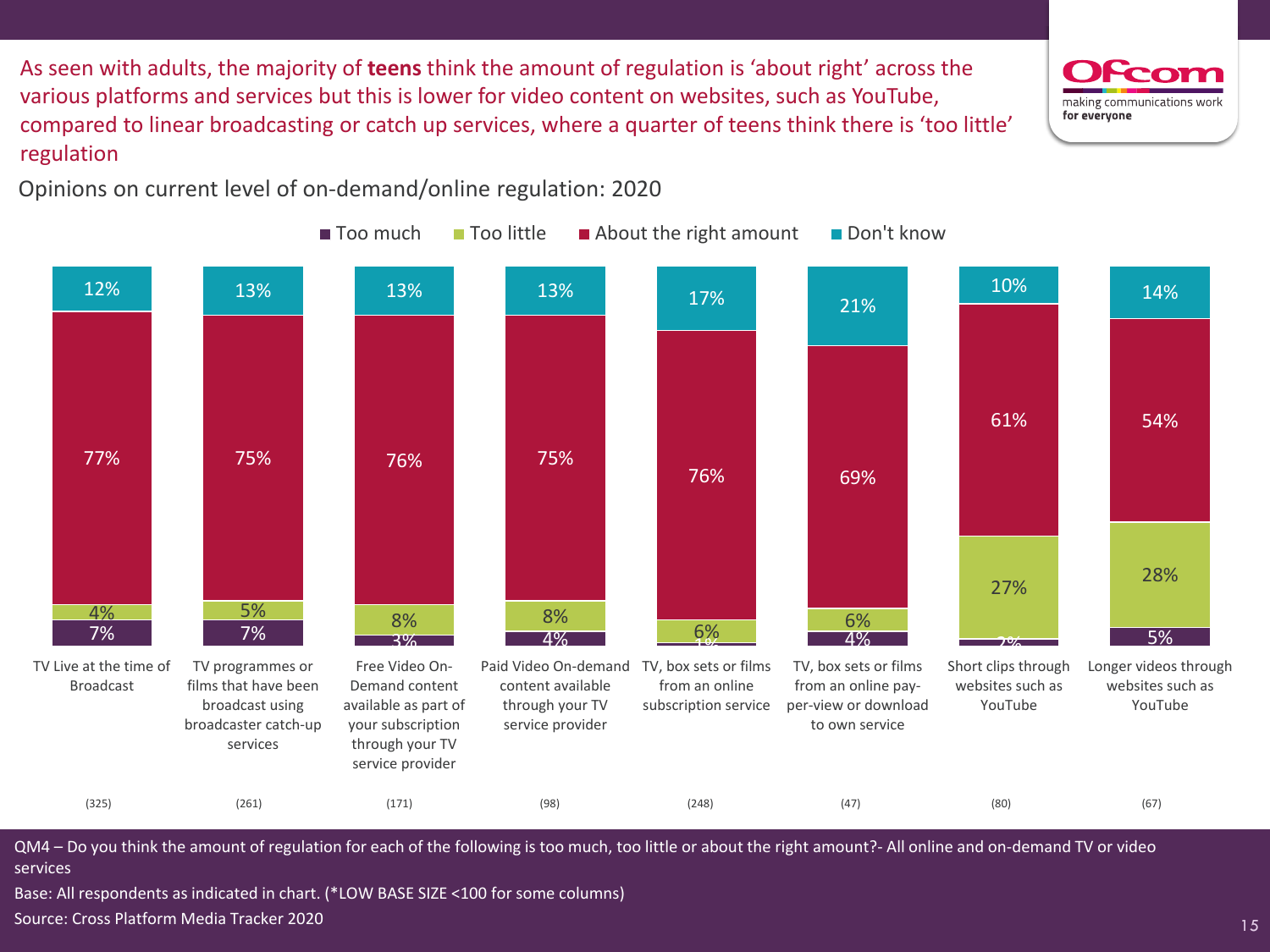## Half of **teens** recall being asked their age to access on-demand/ online content

making communications worl for everyone

16

Recall of 'being asked for age' before accessing ODO content: 2020 sub-groups



QM7 – When accessing online and on-demand TV or video content have you ever noticed being asked for your age before accessing content (e.g. by ticking a box to indicate you are over 16 or 18)?

Base: All respondents who have watched anything on-demand/online in the last 12 months as shown on chart. Prompted, single code. Significance testing shows any difference between any age group and all 12-15 year olds in 2020, between socio-economic groups and by gender in 2020.

Source: Cross Platform Media Tracker 2020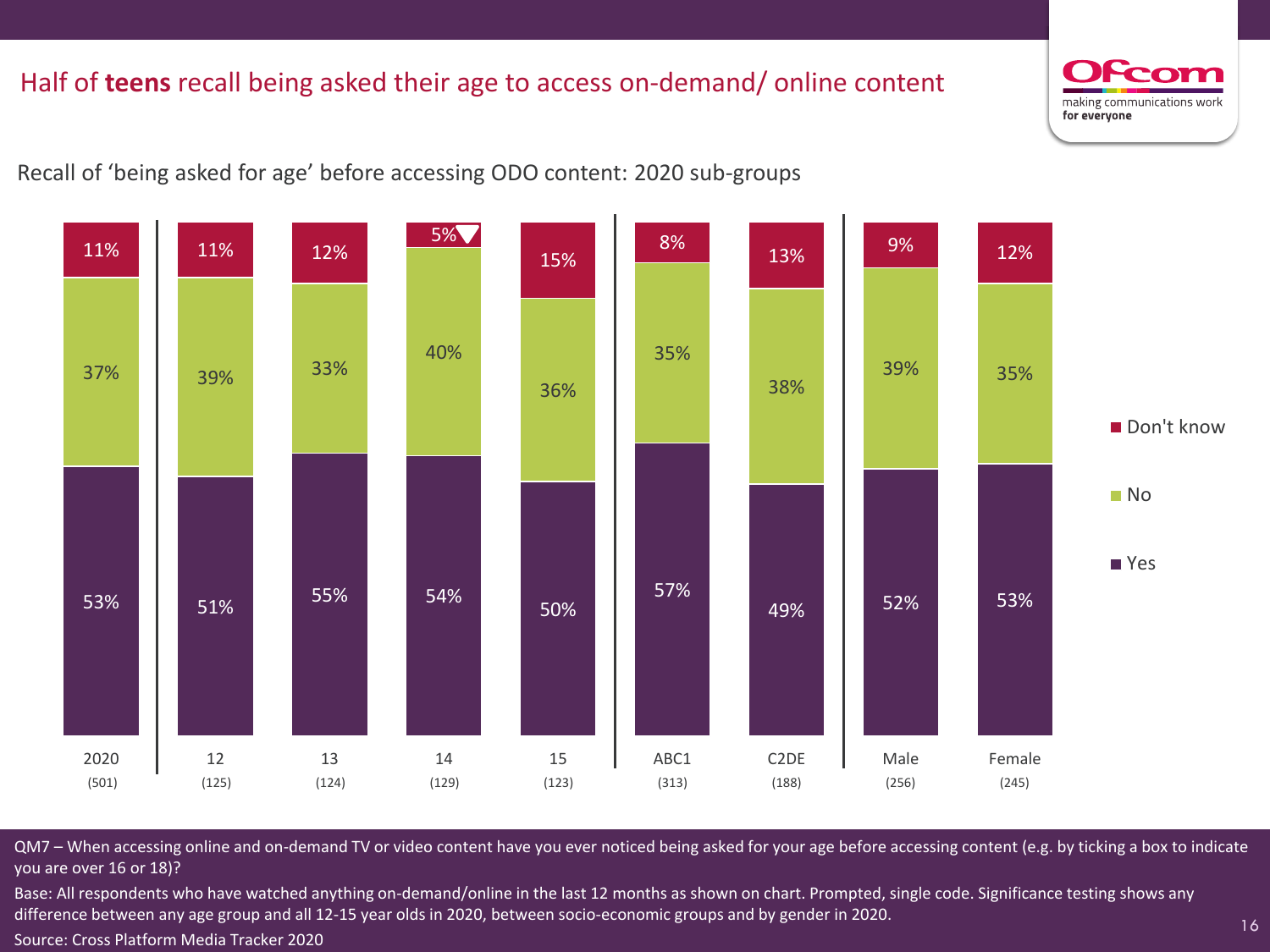Over a quarter of **teens** say they ticked the box to indicate they were old enough to access content even though they were younger than required



17

Whether ticked 'Yes' age box even though underage



Q22a – And have you ever ticked an age box like that so you could watch the content or access the site, even though you were younger than that age? Base: All respondents as indicated in chart. Significance testing shows any difference between any age group and all 12-15 year olds in 2020, between socioeconomic groups and by gender in 2020. Source: Cross Platform Media Tracker 2020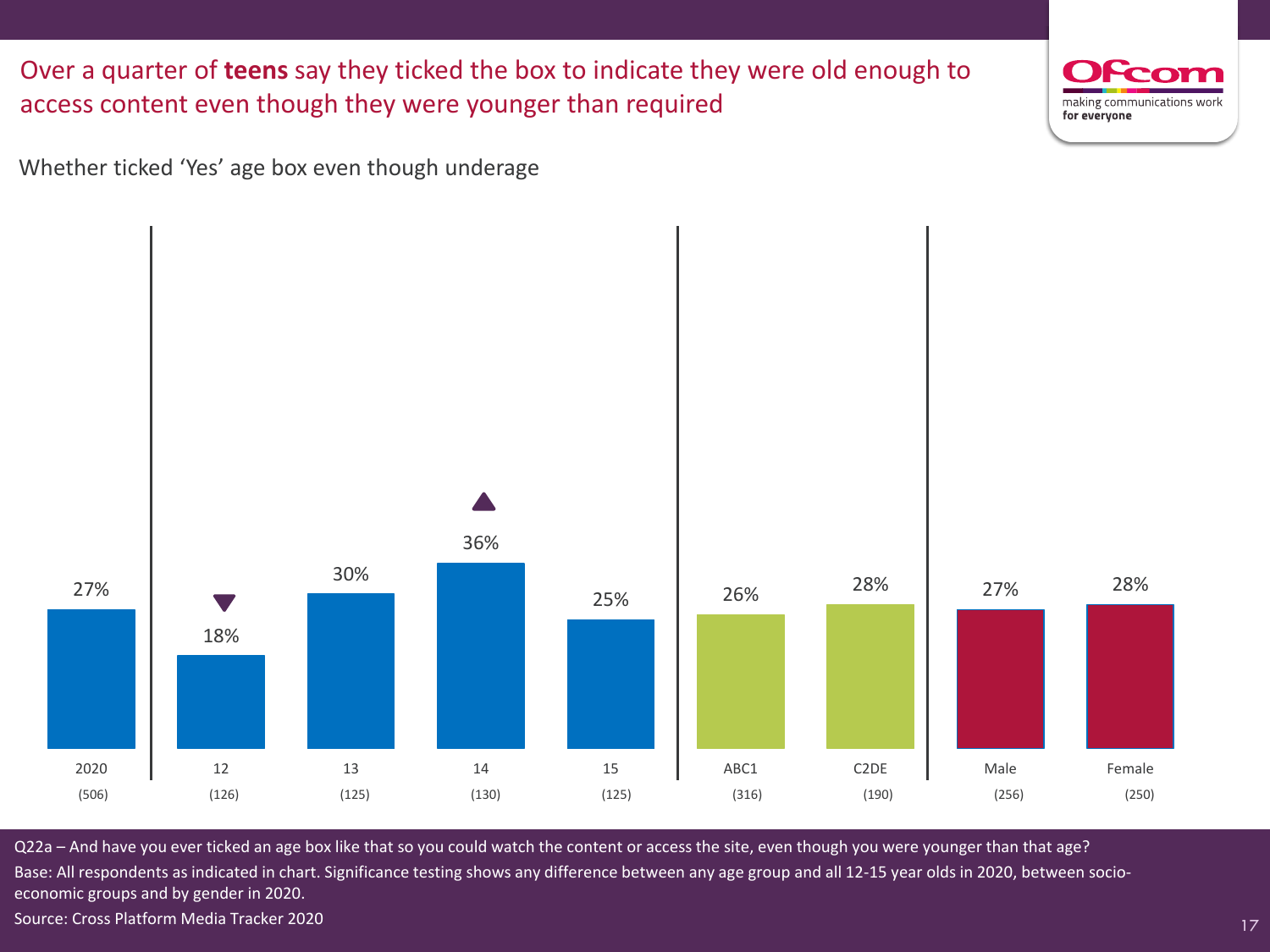

# **Cross Platform Media Tracker 2020 Audience Attitudes to Programme Standards**

**Produced by:** BVA BDRC

**Fieldwork:** January-March & October-December 2020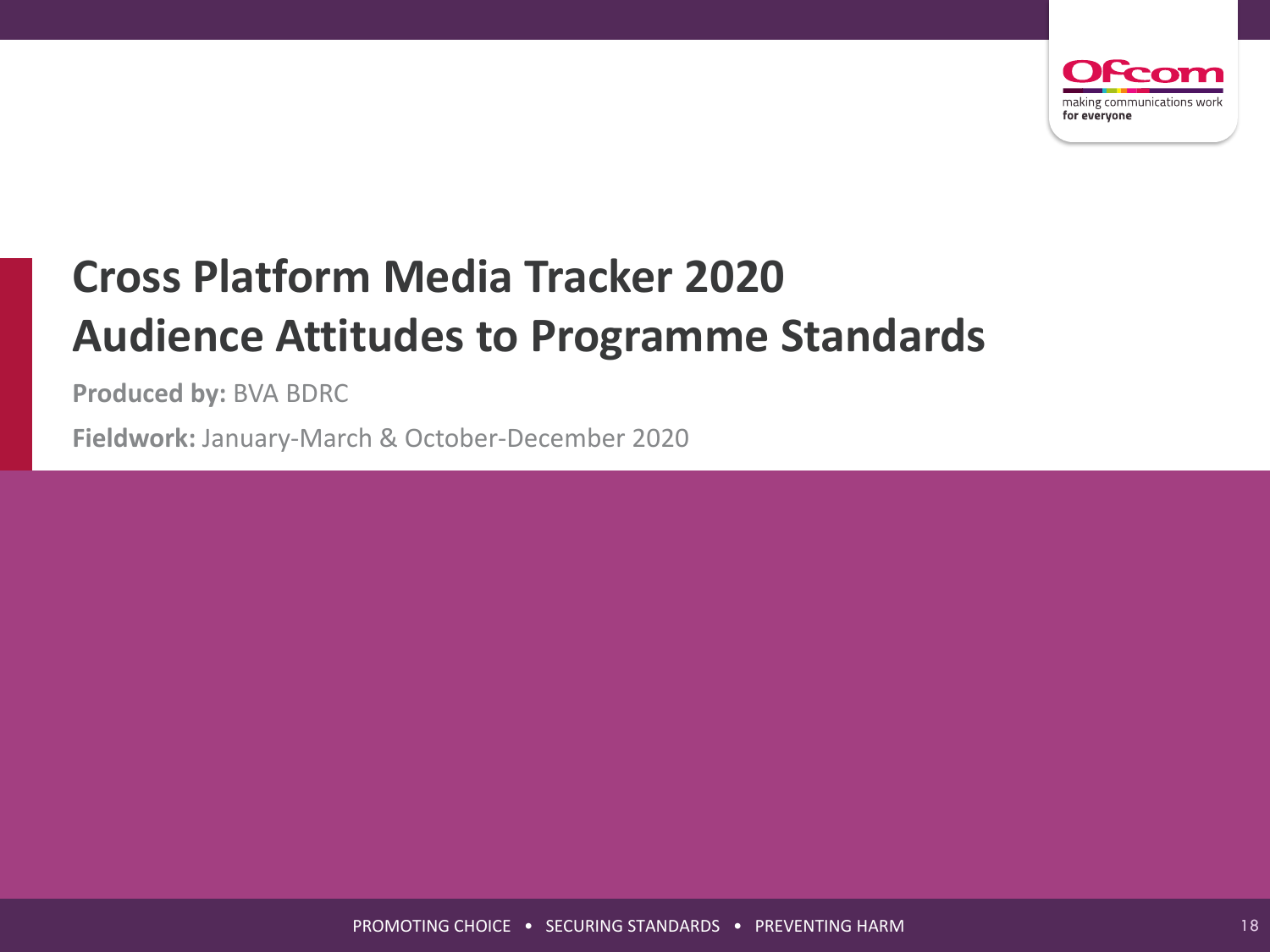# **Methodology: adults**



#### **Sample**

- 2,474 adults aged  $16+$  in the UK
- Quotas set on gender, age, and socio-economic group using Census data for each Primary Sampling Unit (PSU) covered for CAPI interviewing; as well as on working status, household size, children in household, ethnicity, disability and urbanity for online. The telephone interviews specifically targeted the 13% of UK adults who are not online and aimed for a profile broadly representative of this group.

#### **Data Collection**

- Mixed method: 83% online / 11% CATI respondents / 6% CAPI face-to-face interviews
- Conducted by BVA BDRC
- Fieldwork conducted in Q1 and Q4 2020. Fieldwork paused from end of March through September due to the Covid-19 pandemic
- Changes in the interview method in 2008, 2014, 2017 and 2020 are shown with a dashed line

#### **Data Reporting**

- Weighted to be nationally representative of the UK, and an overall weight applied to re-balance the contribution of each methodology (further detail on following slide)
- Total 2020 data tested against 2018 data for any statistically significant differences
- Sub-group data is from 2020 only with measures for individual age groups tested against the total adults measure
- Testing also conducted between socio-economic groups (ABC1/C2DE), by gender and between parents and non-parents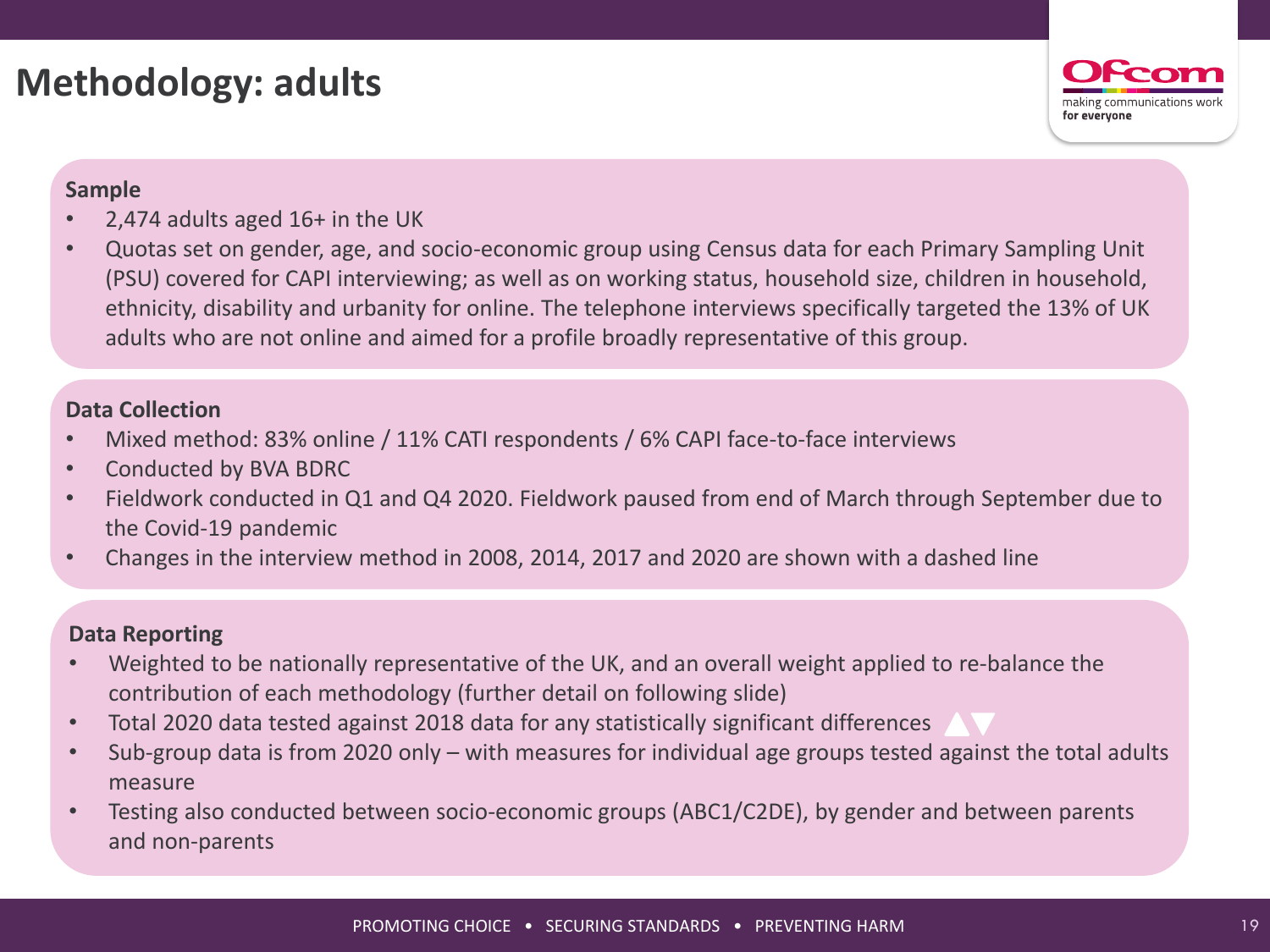

As a result of the change in approach in 2020 involving different proportions of the existing methodologies and the introduction of a new methodology, analysis was conducted to assess how best to combine and weight the data from the three methods to best provide consistency with the normal approach and thus allow trends to be tracked. A re-balancing of the contribution by method of 67% for online, 10% for CATI respondents and 23% CAPI face-to-face.

These proportions were determined on the principle of adjusting the contributions to be as close to the 50:50 online versus non-online methodology as collected historically as possible, while maintaining an acceptable weighting efficiency, on the basis that this best approximates the historic and anticipated future approach, thus retaining as much ability to track year-to-year while limiting the impact on the robustness of the data.